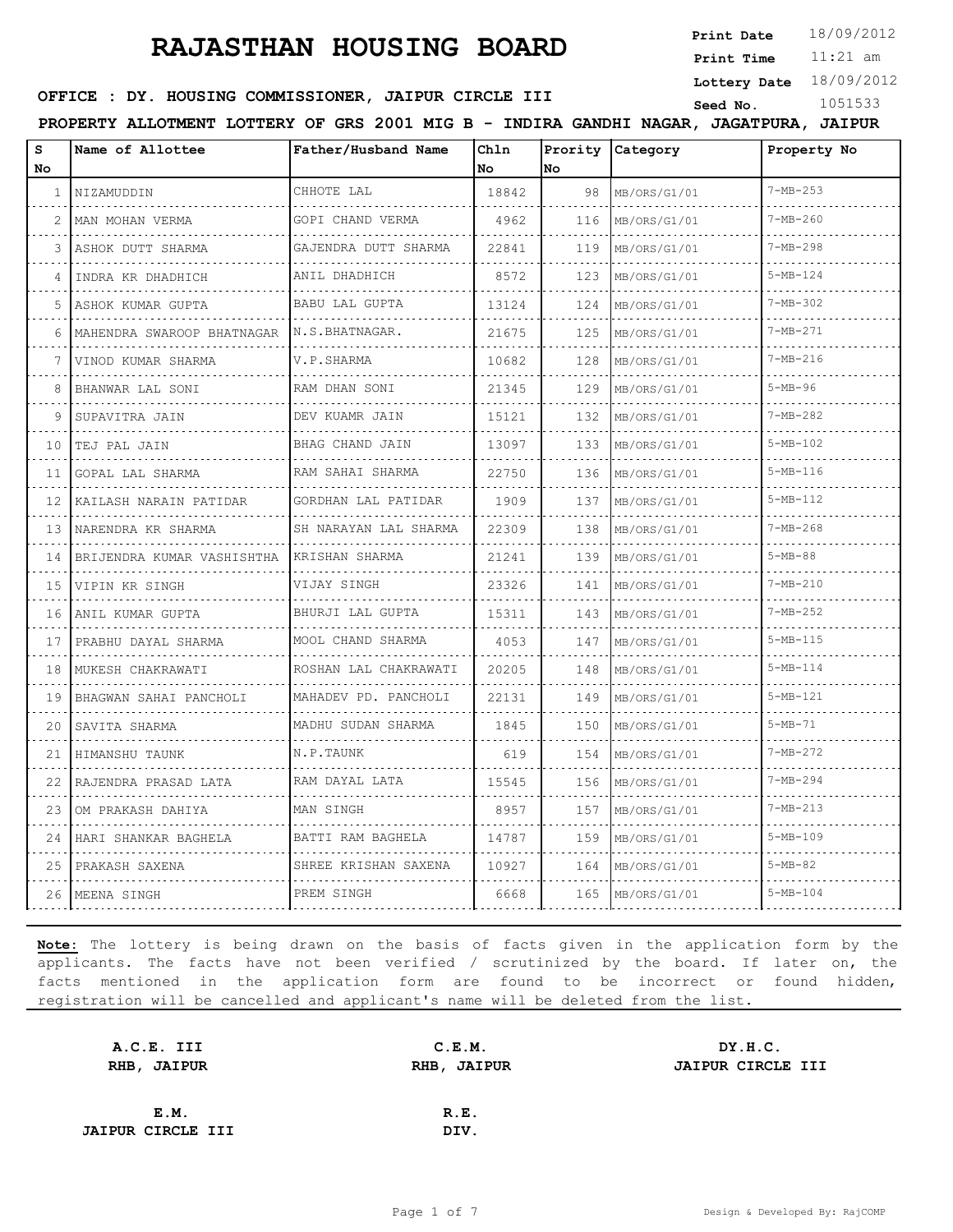**Print Date**  $18/09/2012$ 

11:21 am **Print Time**

**Lottery Date** 18/09/2012

#### **SEED : DY. HOUSING COMMISSIONER, JAIPUR CIRCLE III** Seed No. 1051533

**PROPERTY ALLOTMENT LOTTERY OF GRS 2001 MIG B - INDIRA GANDHI NAGAR, JAGATPURA, JAIPUR**

| S<br>No.     | Name of Allottee        | Father/Husband Name                  | Chln<br>No | Prority<br>No | Category     | Property No    |
|--------------|-------------------------|--------------------------------------|------------|---------------|--------------|----------------|
| 27           | DINESH CHAND GUPTA      | RAM CHARAN LAL GUPTA                 | 19069      | 167           | MB/ORS/G1/01 | $5 - MB - 78$  |
| $\sim$<br>28 | HITESH BHARGAVA         | SUKHDAV PRASAD BHARGAVA              | 7846       | 168           | MB/ORS/G1/01 | $7 - MB - 256$ |
| 29           | ASHWANI KUMAR ANDESH    | .<br>NAND KISHORE ANDESH             | 23116      | 169           | MB/ORS/G1/01 | $7 - MB - 304$ |
| 30           | GOVIND ASWANI           | GURUMUKH DAS                         | 23118      | 170           | MB/ORS/G1/01 | $7 - MB - 267$ |
| 31           | .<br>SUNIL KUMAR PANDEY | a da da da da da d<br>JAI DEV SHARMA | 9094       | 171           | MB/ORS/G1/01 | $5-MB-107$     |
| 32           | ABHAY KUMAR GUPTA       | .<br>VISHNU LAL GUPTA                | 17777      | 174           | MB/ORS/G1/01 | $7 - MB - 229$ |
| 33           | SANJAY KAUSHIK          | NITYA NAND SHARMA                    | 5180       | 175           | MB/ORS/G1/01 | $7 - MB - 227$ |
| 34           | HIRU ASUDANI            | ROHIT ASUDANI                        | 13102      | 182           | MB/ORS/G1/01 | $7 - MB - 218$ |
| 35           | SEEMA LALWANI           | BHAGWAN LALWANI                      | 23143      | 183           | MB/ORS/G1/01 | $7 - MB - 226$ |
| 36           | THAKUR DUTT JOSHI       | VIDHYADHAR JOSHI                     | 9623       | 187           | MB/ORS/G1/01 | $5 - MB - 74$  |
| 37           | MURLI RAM GUPTA         | RAGHU NATH PRASAD GUPTA              | 1023       | 189           | MB/ORS/G1/01 | $7-MB-223$     |
| 38           | RATAN KUMAR SINGH       | HARNAM SINGH                         | 5764       | 192           | MB/ORS/G1/01 | $7 - MB - 276$ |
| 39           | SHARDUL SINGH           | MOOL SINGH                           | 23053      | 193           | MB/ORS/G1/01 | $7 - MB - 262$ |
| 40           | SANTOSH KUMAR POONIA    | MAGHA RAM POONIA                     | 23377      | 195           | MB/ORS/G1/01 | $7 - MB - 273$ |
| 41           | VIRENDRA KUMAR TYAGI    | BALESHWAR SINGH                      | 20170      | 198           | MB/ORS/G1/01 | $7 - MB - 211$ |
| 42           | LOKESH KUMAR SHARMA     | B P SHARMA                           | 9028       | 201           | MB/ORS/G1/01 | $7-MB-286$     |
| 43           | RAMESH CHAND CHAUHAN    | SHRI CHAND CHAUHAN                   | 22652      | 203           | MB/ORS/G1/01 | $7 - MB - 220$ |
| 44           | ASHA SHARMA             | VIRENDRA SHARMA                      | 22136      | 207           | MB/ORS/G1/01 | $5-MB-127$     |
| 45           | LAKHAN LAL GOYAL        | DAMODAR LAL GOYAL                    | 17767      | 210           | MB/ORS/G1/01 | $7 - MB - 275$ |
| 46           | BHARTI KHUNTETA         | ALOK KHUNTETA                        | 17784      | 212           | MB/ORS/G1/01 | $7 - MB - 264$ |
| 47           | PREM LAL KUMAWAT        | GANESH LAL KUMAWAT                   | 20331      | 214           | MB/ORS/G1/01 | $7 - MB - 292$ |
| 48           | RAM GOPAL SEN           | DURGA LAL SEN                        | 23009      | 216           | MB/ORS/G1/01 | $5 - MB - 93$  |
| 49           | VISHNU DUTT GURJAR      | NANU RAM GURJAR                      | 22256      | 217           | MB/ORS/G1/01 | $7 - MB - 208$ |
| 50           | DHANANJAY VERMA         | BHAGIRATH PRASAD VERMA               | 20940      | 219           | MB/ORS/G1/01 | $7 - MB - 283$ |
| 51           | ARVIND LAMBA            | RANDHIR SINGH LAMBA                  | 21577      | 86            | MB/HPS/G1/01 | $5-MB-132$     |
| 52           | SURESH KUMAR BANIWAL    | SH. AMAR SINGH                       | 2455       | 88            | MB/HPS/G1/01 | $5 - MB - 83$  |

| A.C.E. III               | C.E.M. | DY.H.C.           |
|--------------------------|--------|-------------------|
| RHB, JAIPUR              |        | JAIPUR CIRCLE III |
|                          |        |                   |
| E.M.                     | R.E.   |                   |
| <b>JAIPUR CIRCLE III</b> | DIV.   |                   |
|                          |        | RHB, JAIPUR       |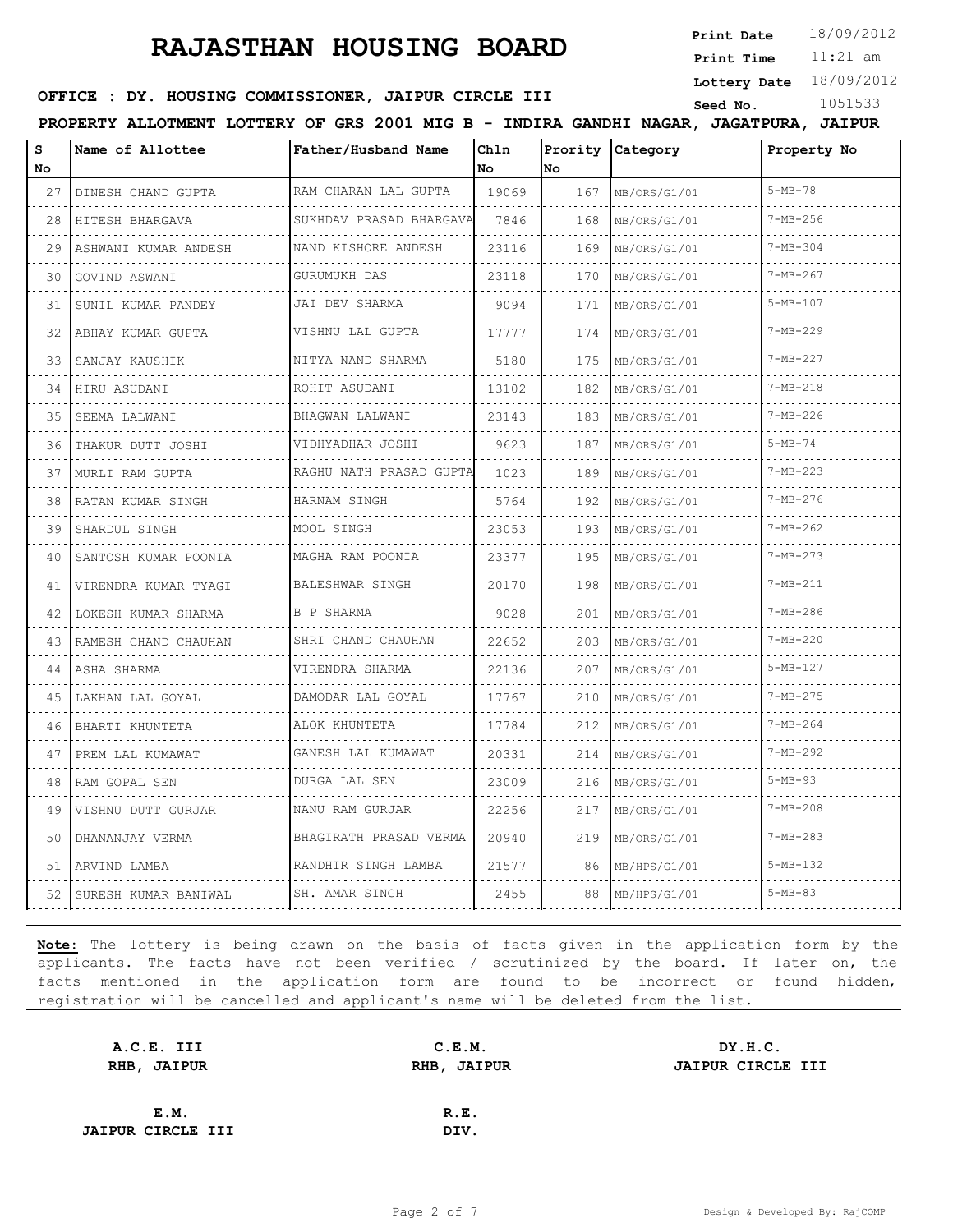**Print Date**  $18/09/2012$ 

11:21 am **Print Time**

**Lottery Date** 18/09/2012

#### **SEED : DY. HOUSING COMMISSIONER, JAIPUR CIRCLE III** Seed No. 1051533

**PROPERTY ALLOTMENT LOTTERY OF GRS 2001 MIG B - INDIRA GANDHI NAGAR, JAGATPURA, JAIPUR**

| s<br>No | Name of Allottee           | Father/Husband Name       | Chln<br>No | Prority<br>No | Category     | Property No    |
|---------|----------------------------|---------------------------|------------|---------------|--------------|----------------|
| 53      | PRAKASH SONI               | RANG LAL SONI             | 15676      | 119           | MB/HPS/G1/01 | $7 - MB - 255$ |
| 54      | MUKESH CHAND GUPTA         | .<br>DWARIKA PRASAD GUPTA | 11529      | 120           | MB/HPS/G1/01 | $7 - MB - 204$ |
| 55      | ASHOK KUMAR MANKANE        | GOVIND RAM                | 10872      | 121           | MB/HPS/G1/01 | $7 - MB - 257$ |
| 56      | CHANDRA SHEKHAR PRAJAPATI  | RAM LAL PRAJAPTAI         | 8127       | 123           | MB/HPS/G1/01 | $5 - MB - 94$  |
| 57      | NETRA PAL SINGH            | .<br>ROOP RAM             | 12862      | 125           | MB/HPS/G1/01 | $5 - MB - 120$ |
| 58      | PRASHANT SRIWASTAV         | KRISHAN SWROOP            | 14741      | 127           | MB/HPS/G1/01 | $5-MB-125$     |
| 59      | .<br>RAM KUMAR SINGH JADON | NIHAL SINGH               | 16067      | 129           | MB/HPS/G1/01 | $5-MB-103$     |
| 60      | OM PRAKASH                 | PURAN SINGH               | 1371       | 130           | MB/HPS/G1/01 | $7 - MB - 278$ |
| 61      | RAJENDRA SINGH GAHLOT      | DEVI SINGH GAHLOT         | 6022       | 132           | MB/HPS/G1/01 | $7 - MB - 254$ |
| 62      | KAJOR MAL BAIRWA           | .<br>RAM CHANDRA          | 16686      | 134           | MB/HPS/G1/01 | $5 - MB - 101$ |
| 63      | GIRI RAJ PRASAD SHARMA     | RAM DHAN SHARMA           | 5190       | 135           | MB/HPS/G1/01 | $7 - MB - 307$ |
| 64      | KAMLESHWAR GUPTA<br>.      | MOHAN LAL GUPTA<br>.      | 23667      | 136           | MB/HPS/G1/01 | $7 - MB - 222$ |
| 65      | LAXMI PAT BHOJAK           | SAMPAT RAJ BHOJAK         | 11299      | 142           | MB/HPS/G1/01 | $7-MB-263$     |
| 66      | VISHVA NATH GAUTAM         | BRIJ MOHAN GAUTAM         | 2492       | 143           | MB/HPS/G1/01 | $7 - MB - 285$ |
| 67      | MAMTA GOYAL                | A.K. GOYAL                | 12507      | 144           | MB/HPS/G1/01 | $5 - MB - 69$  |
| 68      | DWARKA NATH TIWARI         | GOPAL KISHAN TIWARI       | 15520      | 145           | MB/HPS/G1/01 | $5 - MB - 108$ |
| 69      | RITU SAIN                  | SATYENDRA KR SAIN         | 19052      | 147           | MB/HPS/G1/01 | $5 - MB - 89$  |
| 70      | SEETA RAM SHARMA           | LADU RAM SHARMA           | 8151       | 149           | MB/HPS/G1/01 | $5-MB-122$     |
| 71      | RAKESH KUMAR BHARDWAJ      | RAJENDRA KUMAR BHARDWAJ   | 14618      | 150           | MB/HPS/G1/01 | $7 - MB - 293$ |
| 72      | RAJESH JAIN                | T.C.JAIN                  | 21101      | 154           | MB/HPS/G1/01 | $7 - MB - 212$ |
| 73      | INDU BAIJAL                | KAMAL BAIJAL              | 8134       | 155           | MB/HPS/G1/01 | $7 - MB - 247$ |
| 74      | LOONA RAM                  | NEMA RAM                  | 21350      | 156           | MB/HPS/G1/01 | $7 - MB - 297$ |
| 75      | BABY RANI KALDA            | PRAKASH KUMAR SACHDEVA    | 1577       | 157           | MB/HPS/G1/01 | $7 - MB - 202$ |
| 76      | MAHENDRA KUMAR GOYAL       | SHAMPAT LAL GOYAL         | 3534       | 160           | MB/HPS/G1/01 | $7 - MB - 221$ |
| 77      | RAJ KUMAR MATHUR           | VITTHAL NATH MATHUR       | 18035      | 161           | MB/HPS/G1/01 | $7 - MB - 295$ |
| 78      | NAND KISHORE VIJAY         | <b>JUGAL KISHORE</b>      | 17234      | 164           | MB/HPS/G1/01 | $5 - MB - 84$  |

| A.C.E. III               | C.E.M.      | DY.H.C.           |
|--------------------------|-------------|-------------------|
| RHB, JAIPUR              | RHB, JAIPUR | JAIPUR CIRCLE III |
|                          |             |                   |
| E.M.                     | R.E.        |                   |
| <b>JAIPUR CIRCLE III</b> | DIV.        |                   |
|                          |             |                   |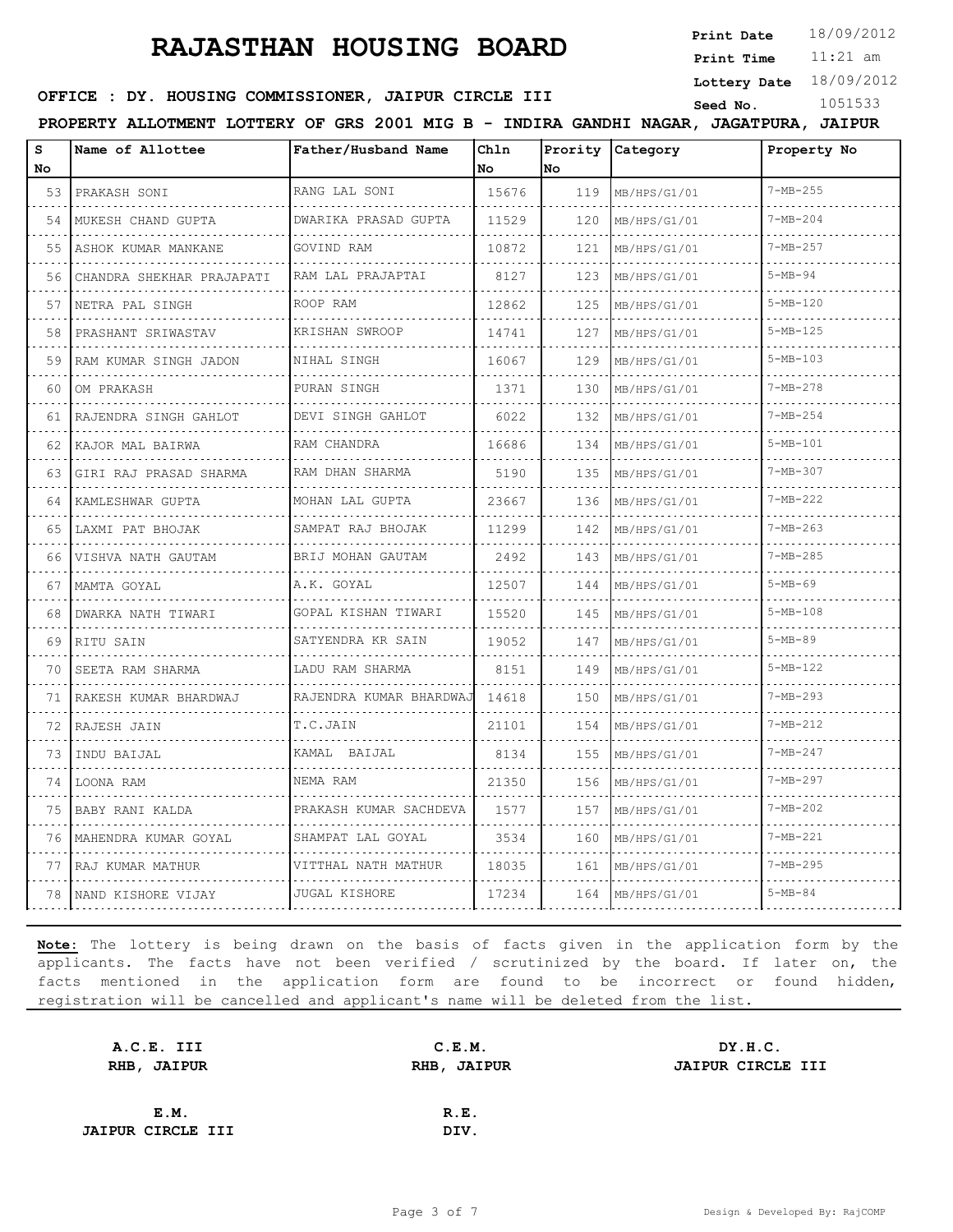**Print Date**  $18/09/2012$ 

11:21 am **Print Time**

**Lottery Date** 18/09/2012

#### **SEED : DY. HOUSING COMMISSIONER, JAIPUR CIRCLE III** Seed No. 1051533

**PROPERTY ALLOTMENT LOTTERY OF GRS 2001 MIG B - INDIRA GANDHI NAGAR, JAGATPURA, JAIPUR**

| S<br>No | Name of Allottee        | Father/Husband Name                    | Chln<br>No | Prority<br>No | <i>Category</i> | Property No    |
|---------|-------------------------|----------------------------------------|------------|---------------|-----------------|----------------|
| 79      | MOHIT JETLY             | SUSHIL JETLY                           | 8643       | 165           | MB/HPS/G1/01    | $7 - MB - 284$ |
| 80      | LOKESH KR SINGHAL       | RAM PRAKASH SINGHAL                    | 22671      | 166           | MB/HPS/G1/01    | $7 - MB - 201$ |
| 81      | RAJA RAM PATHAK         | SHIV CHARAN LAL PATHAK                 | 17035      | 167           | MB/HPS/G1/01    | $7 - MB - 259$ |
| 82      | AJAY KUMAR KUMAWAT      | RAM NARAIN KUMAWAT                     | 8207       | 168           | MB/HPS/G1/01    | $7 - MB - 270$ |
| 83      | MAHESH CHAND GUPTA      | RAM JI LAL GUPTA                       | 19971      | 169           | MB/HPS/G1/01    | $5-MB-90$      |
| 84      | HEERA LAL SHEEKHANI     | ASU MAL SHEEKHANI                      | 22254      | 170           | MB/HPS/G1/01    | $7 - MB - 228$ |
| 85      | RAJENDRA PRASAD AGARWAL | .<br>GOPAL PRASAD AGARWAL              | 8082       | 171           | MB/HPS/G1/01    | $7 - MB - 291$ |
| 86      | SUMAN BHATNAGAR         | RAKESH BHATNAGAR                       | 19911      | 172           | MB/HPS/G1/01    | $7 - MB - 303$ |
| 87      | YASHODA NANDAN SHARMA   | RAMPRATAP SHARMA                       | 5892       | 173           | MB/HPS/G1/01    | $7 - MB - 306$ |
| 88      | ALOK KR GUPTA           | MOTI LAL GUPTA                         | 23174      | 174           | MB/HPS/G1/01    | $7 - MB - 274$ |
| 89      | RAMESH CHAND VERMA      | BHURA LAL TAILOR                       | 22627      | 179           | MB/HPS/G1/01    | $7 - MB - 209$ |
| 90      | VIRENDRA KUMAR ATRI     | L.SH.RAJVEER SINGH ATRI                | 20420      | 183           | MB/HPS/G1/01    | $5-MB-91$      |
| 91      | OM PRAKASH              | PRABHATI LAL                           | 12905      | 184           | MB/HPS/G1/01    | $7 - MB - 219$ |
| 92      | ANJNI KUMAR SHARMA      | JAG MOHAN LAL SHARMA                   | 21749      | 189           | MB/HPS/G1/01    | $7 - MB - 207$ |
| 93      | MUNNI YADAV             | MOHAN YADAV                            | 7238       | 190           | MB/HPS/G1/01    | $5-MB-75$      |
| 94      | KISHORE SINGH           | DHOOL SINGH                            | 23147      | 191           | MB/HPS/G1/01    | $7 - MB - 251$ |
| 95      | KANTA PRASAD SHARMA     | JAGDISH PRASAD SHARMA                  | 9423       | 193           | MB/HPS/G1/01    | $7 - MB - 281$ |
| 96      | SUMAN SHRIMALI          | RAJEEV SHRIMALI<br>dia dia dia dia dia | 23112      | 194           | MB/HPS/G1/01    | $7 - MB - 290$ |
| 97      | VAIDHYA NATH AGARAWAL   | VISHAMBHAR DAYAL                       | 22098      | 195           | MB/HPS/G1/01    | $5 - MB - 119$ |
| 98      | SATYA NARAYAN PAREEK    | CHUTTAN LAL PAREEK                     | 21546      | 199           | MB/HPS/G1/01    | $7 - MB - 265$ |
| 99      | JAI SINGH KHANGAROT     | GAJRAJ SINGH KHANGAROT                 | 13631      | 200           | MB/HPS/G1/01    | $7 - MB - 200$ |
| 100     | SATYA VEER SINGH YADAV  | RAM KUMAR                              | 23397      | 203           | MB/HPS/G1/01    | $7 - MB - 266$ |
| 101     | MANJU SAXENA            | KISHORE KUMAR SAXENA                   | 23848      | 204           | MB/HPS/G1/01    | $5 - MB - 87$  |
| 102     | VIJAY KUMAR WADHWA      | ROOP CHAND WADHWA                      | 10295      | 205           | MB/HPS/G1/01    | $7 - MB - 280$ |
| 103     | M.P.MATWA               | MANSA RAM MATWA                        | 22013      | 206           | MB/HPS/G1/01    | $7 - MB - 249$ |
| 104     | NARAYAN DAS ADWANI      | S M ADWANI                             | 5337       | 85            | MB/ORS/G2/01    | $7 - MB - 246$ |

| A.C.E. III               | C.E.M. | DY.H.C.           |
|--------------------------|--------|-------------------|
| RHB, JAIPUR              |        | JAIPUR CIRCLE III |
|                          |        |                   |
| E.M.                     | R.E.   |                   |
| <b>JAIPUR CIRCLE III</b> | DIV.   |                   |
|                          |        | RHB, JAIPUR       |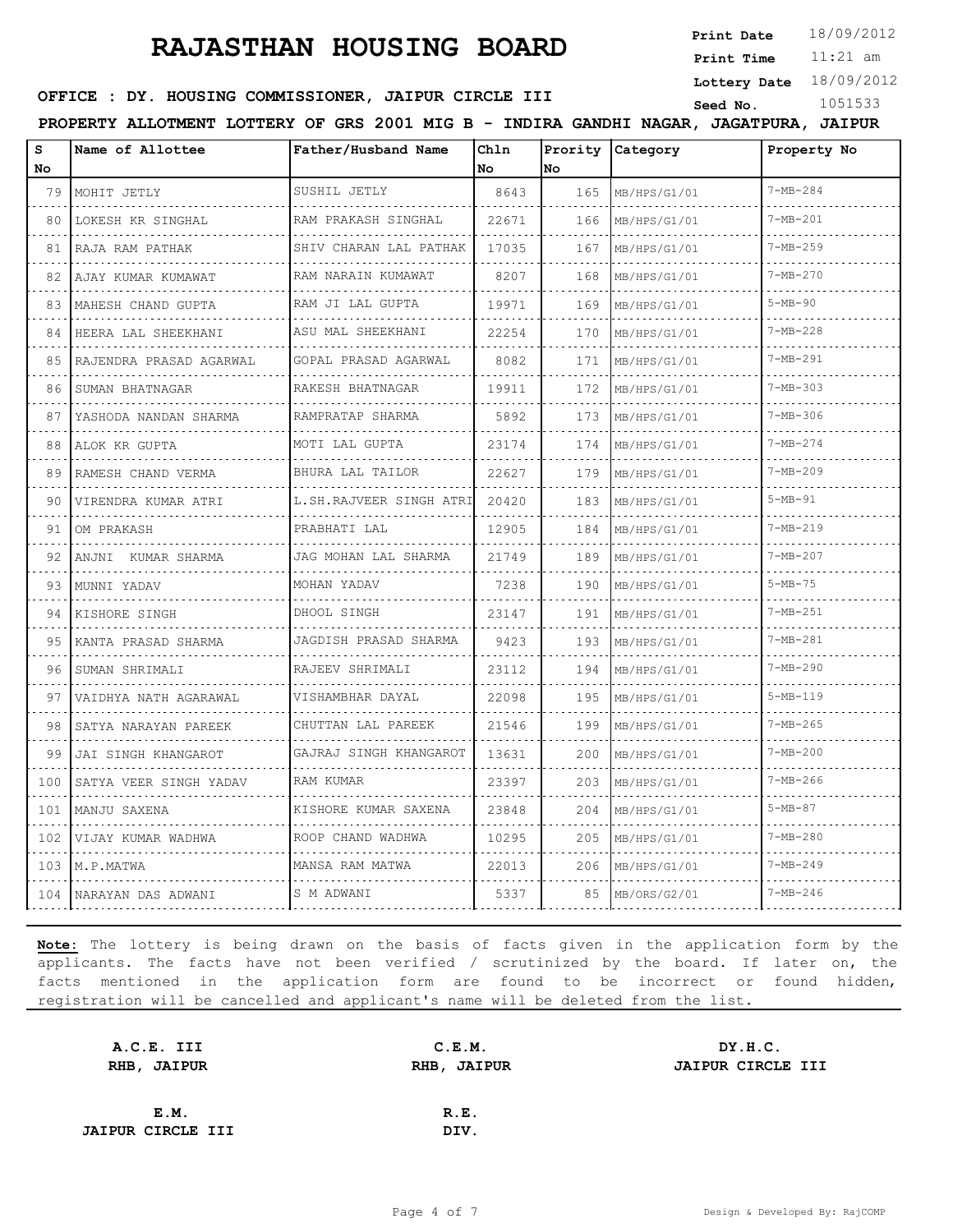**Print Date**  $18/09/2012$ 

11:21 am **Print Time**

**Lottery Date** 18/09/2012

#### **SEED : DY. HOUSING COMMISSIONER, JAIPUR CIRCLE III** Seed No. 1051533

**PROPERTY ALLOTMENT LOTTERY OF GRS 2001 MIG B - INDIRA GANDHI NAGAR, JAGATPURA, JAIPUR**

| S<br>No           | Name of Allottee      | Father/Husband Name    | Chln<br>No | Prority<br>No | Category     | Property No    |
|-------------------|-----------------------|------------------------|------------|---------------|--------------|----------------|
| 105               | MADHU KANWAR          | SANGRAM SINGH          | 21807      | 89            | MB/HPS/G2/01 | $5 - MB - 123$ |
| .<br>106          | RAMESH CHANDRA        | <b>BALA SAHAI</b>      | 10296      | 119           | MB/HPS/G2/01 | $7 - MB - 203$ |
| 107               | ARUNA CHAURASIA       | GAJENDRA KUMAR         | 80008      | 121           | MB/HPS/G2/01 | $5 - MB - 111$ |
| 108               | RAJEEV VIJAY          | SWROOP CHAND VIJAY     | 20670      | 122           | MB/HPS/G2/01 | $5 - MB - 79$  |
| .<br>109          | PRATIBHA SAIN         | SHANKER LAL SAIN       | 21017      | 123           | MB/HPS/G2/01 | $7 - MB - 206$ |
| 110               | MADHU SINGHAL         | GHANSHYAM DAS          | 7145       | 124           | MB/HPS/G2/01 | $7 - MB - 224$ |
| .<br>111          | RADHA KISHAN YADAV    | SURAJ MAL YADAV        | 22490      | 125           | MB/HPS/G2/01 | $5 - MB - 72$  |
| .<br>112          | DINESH CHAND SAXENA   | JAI NARAYAN SAXENA     | 1079       | 128           | MB/HPS/G2/01 | $5 - MB - 105$ |
| 113               | UMESH KUMAR GARG<br>. | ROSHAN LAL GARG        | 16565      | 133           | MB/HPS/G2/01 | $5 - MB - 118$ |
| 114<br>.          | NAVEEN KUMAR JAIN     | CHANDRA PRAKASH JAIN   | 23027      | 135           | MB/HPS/G2/01 | $5 - MB - 128$ |
| 115               | SAPNA KEDIA           | SUBODH KEDIA           | 23846      | 137           | MB/HPS/G2/01 | $5 - MB - 70$  |
| 116               | MAHAVEER PRASAD       | JAGAN NATH SHARMA<br>. | 5286       | 143           | MB/HPS/G2/01 | $7 - MB - 199$ |
| 117               | RISHI BABOO BANSAL    | RAM PRASAD BANSAL      | 1152       | 144           | MB/HPS/G2/01 | $7 - MB - 215$ |
| 118               | PARDEEP KUMAR BATHWAL | VISHVANATH BATHWAL     | 20682      | 145           | MB/HPS/G2/01 | $5 - MB - 110$ |
| د د د<br>119<br>. | MOHAN LAL SHARMA<br>. | RAGHU NATH PD SHARMA   | 2405       | 147           | MB/HPS/G2/01 | $7 - MB - 289$ |
| 120               | NEELAM AGARWAL        | MOHAN LAL AGGARWAL     | 20364      | 148           | MB/HPS/G2/01 | $5 - MB - 98$  |
| 121<br>a a an     | KAILASH KUMAR GAJRAJ  | BHOLA RAM              | 17425      | 24            | MB/ORS/G4/01 | $5 - MB - 73$  |
| 122<br>.          | JAIRAM SANVARIYA      | MANGILAL               | 23437      | 25            | MB/ORS/G4/01 | $7 - MB - 288$ |
| 123               | MOHAN LAL SAMARIYA    | CHAGAN LAL SAMARIYA    | 18435      | 26            | MB/ORS/G4/01 | $7 - MB - 217$ |
| 124               | UGANTA RAJORA         | RAMESH RAJORA          | 10217      | 27            | MB/ORS/G4/01 | $7 - MB - 300$ |
| in and<br>125     | GIRDHARI LAL ARYA     | <b>BABU LAL</b>        | 20868      | 28            | MB/ORS/G4/01 | $5 - MB - 76$  |
| 126               | DHANNA LAL BALONIYA   | NANAG RAM              | 10378      | 29            | MB/ORS/G4/01 | $7 - MB - 261$ |
| 127               | MAHAVEER PRASAD       | <b>BALU RAM</b>        | 20253      | 30            | MB/ORS/G4/01 | $7 - MB - 198$ |
| 128               | SHAMBHU DAYAL BAIRWA  | GOPAL LAL              | 2135       | 31            | MB/ORS/G4/01 | $5 - MB - 86$  |
| 129               | MAN PRAKASH           | BUDHRAM MAHAVAR        | 2044       | 32            | MB/ORS/G4/01 | $5 - MB - 81$  |
| 130               | SUMITRA DEVI          | HEERA LAL CHAWLA       | 15752      | 34            | MB/ORS/G4/01 | $5 - MB - 92$  |

| A.C.E. III               | C.E.M. | DY.H.C.           |
|--------------------------|--------|-------------------|
| RHB, JAIPUR              |        | JAIPUR CIRCLE III |
|                          |        |                   |
| E.M.                     | R.E.   |                   |
| <b>JAIPUR CIRCLE III</b> | DIV.   |                   |
|                          |        | RHB, JAIPUR       |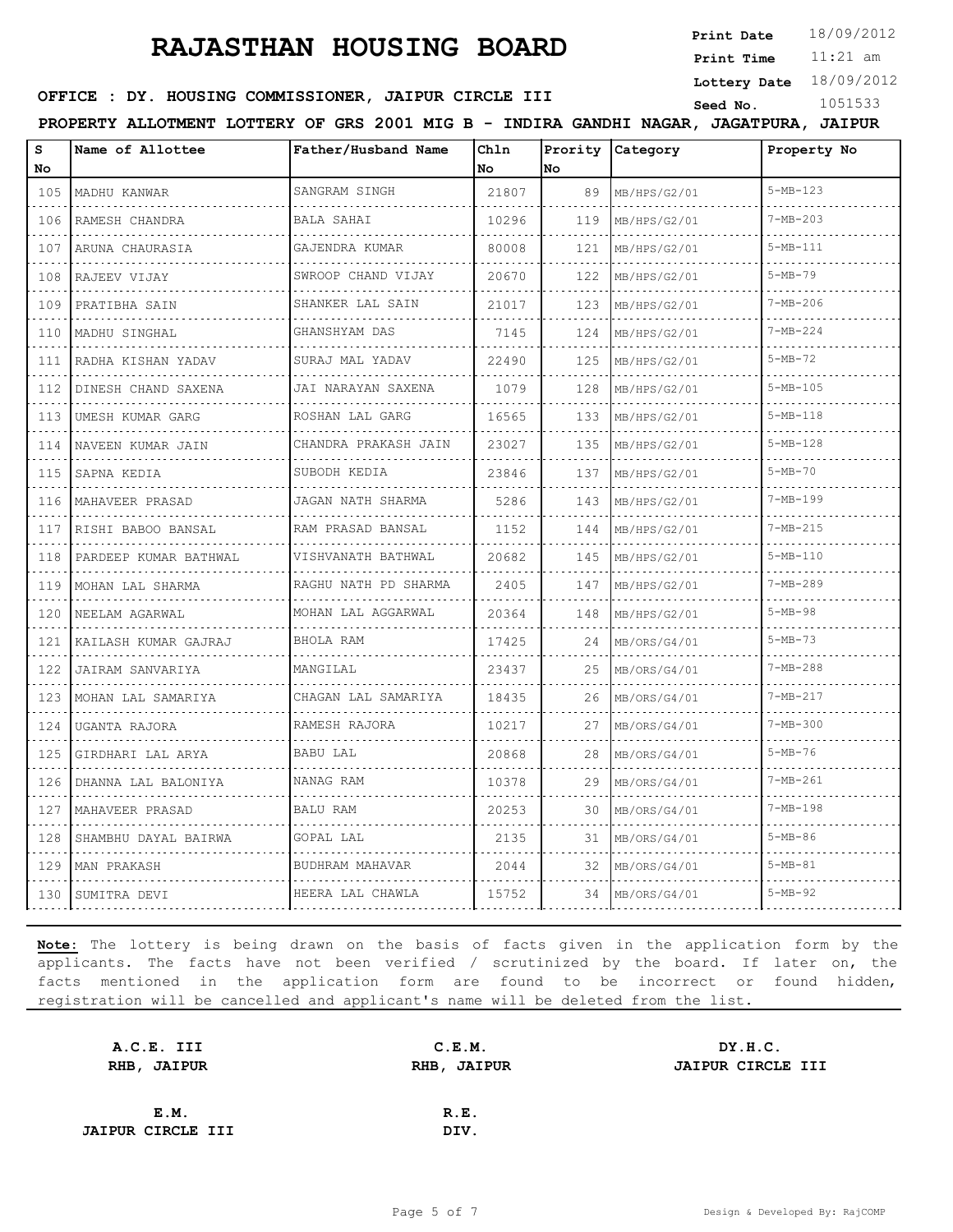**Print Date**  $18/09/2012$ 

11:21 am **Print Time**

**Lottery Date** 18/09/2012

#### **SEED : DY. HOUSING COMMISSIONER, JAIPUR CIRCLE III** Seed No. 1051533

**PROPERTY ALLOTMENT LOTTERY OF GRS 2001 MIG B - INDIRA GANDHI NAGAR, JAGATPURA, JAIPUR**

| s                     | Name of Allottee          | Father/Husband Name      | Chln  |         | Prority Category | Property No    |
|-----------------------|---------------------------|--------------------------|-------|---------|------------------|----------------|
| No                    |                           |                          | No    | No.     |                  | $5 - MB - 99$  |
| 131                   | DHARMENDRA KUMAR          | BIRBAL PRASAD<br>.       | 22422 | 17      | MB/HPS/G4/01     |                |
| 132                   | DOLI KUMARI               | SATYA PAL SINGH          | 522   | 19      | MB/HPS/G4/01     | $7 - MB - 248$ |
| 133<br><b>Service</b> | FATEH LAL JATAV<br>.      | DATA RAM JATAV<br>.      | 4927  | 20      | MB/HPS/G4/01     | $5 - MB - 80$  |
| 134                   | SEETA RAM KHATIK          | GENDI LAL                | 17210 | 21      | MB/HPS/G4/01     | $7 - MB - 305$ |
| 135                   | HAZARI LAL BAIRWA         | KANIHYA LAL BAIRWA       | 11593 | 22      | MB/HPS/G4/01     | $7 - MB - 250$ |
| 136<br>.              | NAHAR SINGH<br>.          | KHUBI RAM                | 14579 | 25<br>. | MB/HPS/G4/01     | $5 - MB - 97$  |
| 137                   | RAJESH DEEGWAL<br>.       | CHHOTU RAM DEEGWAL<br>.  | 12108 | 27      | MB/HPS/G4/01     | $7 - MB - 231$ |
| 138                   | ROODH MAL MEHARDA         | NAND LAL MEHARDA         | 18726 | 30      | MB/HPS/G4/01     | $7 - MB - 277$ |
| 139<br>.              | RAM LAL BAIRWA            | RAM NATH BAIRWA<br>.     | 23189 | 32      | MB/HPS/G4/01     | $7 - MB - 225$ |
| 140                   | MADAN LAL NAWAL<br>.      | SHANKAR LAL NAWAL<br>.   | 329   | 35      | MB/HPS/G4/01     | $7 - MB - 299$ |
| 141                   | ANIL KUMAR GARG           | RAJENDRA PRASAD GARG     | 7447  |         | MB/ORS/G7/01     | $5 - MB - 85$  |
| 142<br>.              | <b>JASWANT KUMAR</b><br>. | GOPAL SAHAI<br>.         | 10876 | 11      | MB/HPS/G7/01     | $7 - MB - 301$ |
| 143                   | MAHESH KUMAR JOSHI        | HARI SHANKAR             | 21712 | 12      | MB/HPS/G7/01     | $5 - MB - 106$ |
| 144                   | CHANDRA KALA              | R S RATHORE              | 17757 | 13      | MB/HPS/G7/01     | $5-MB-130$     |
| 145<br>.              | CHOTE LAL MEENA           | RAM SUKH MEENA<br>.      | 5120  | 17      | MB/ORS/G11/01    | $7 - MB - 296$ |
| 146                   | MUNI RAJ MEENA            | GANGA RAM MEENA          | 6070  | 18      | MB/ORS/G11/01    | $5 - MB - 131$ |
| 147                   | <b>JAGDISH KUMAR</b>      | B S MEENA                | 11020 | 24      | MB/ORS/G11/01    | $7 - MB - 230$ |
| 148<br>.              | PRAKASH CHAND MEENA       | BASANT LAL MEENA<br>.    | 20400 | 25      | MB/ORS/G11/01    | $5 - MB - 129$ |
| 149                   | SUBHASH MAHICHA           | NARAYAN LAL MAHICHA<br>. | 21752 | 29      | MB/ORS/G11/01    | $5 - MB - 117$ |
| 150                   | KISHAN SINGH MEENA        | NAINU RAM MEENA          | 17565 | 30      | MB/ORS/G11/01    | $5 - MB - 113$ |
| 151<br>.              | BHOJ RAJ MEENA<br>.       | KANA RAM MEENA<br>.      | 9380  | 31      | MB/ORS/G11/01    | $7 - MB - 287$ |
| 152                   | AJAY KUMAR MEENA<br>.     | SH. RAM SINGH MEENA      | 4149  | 32      | MB/ORS/G11/01    | $5 - MB - 126$ |
| 153                   | YOUGAL KISHORE            | KALYAN SAHAI             | 13618 | 4       | MB/HPS/G8/01     | $7 - MB - 205$ |
| 154<br>.              | LALLU LAL KAROL           | MANGAL RAM KAROL<br>.    | 8095  | 21      | MB/HPS/G11/01    | $7 - MB - 258$ |
| 155                   | GOVIND MEENA              | GANGARAM MEENA           | 20483 | 22      | MB/HPS/G11/01    | $5 - MB - 77$  |
| 156                   | SHRAVAN KUMAR MEENA       | .<br>MAHADEV MEENA       | 2173  | 25      | MB/HPS/G11/01    | $7 - MB - 279$ |

| A.C.E. III               | C.E.M.      | DY.H.C.           |
|--------------------------|-------------|-------------------|
| RHB, JAIPUR              | RHB, JAIPUR | JAIPUR CIRCLE III |
|                          |             |                   |
| E.M.                     | R.E.        |                   |
| <b>JAIPUR CIRCLE III</b> | DIV.        |                   |
|                          |             |                   |